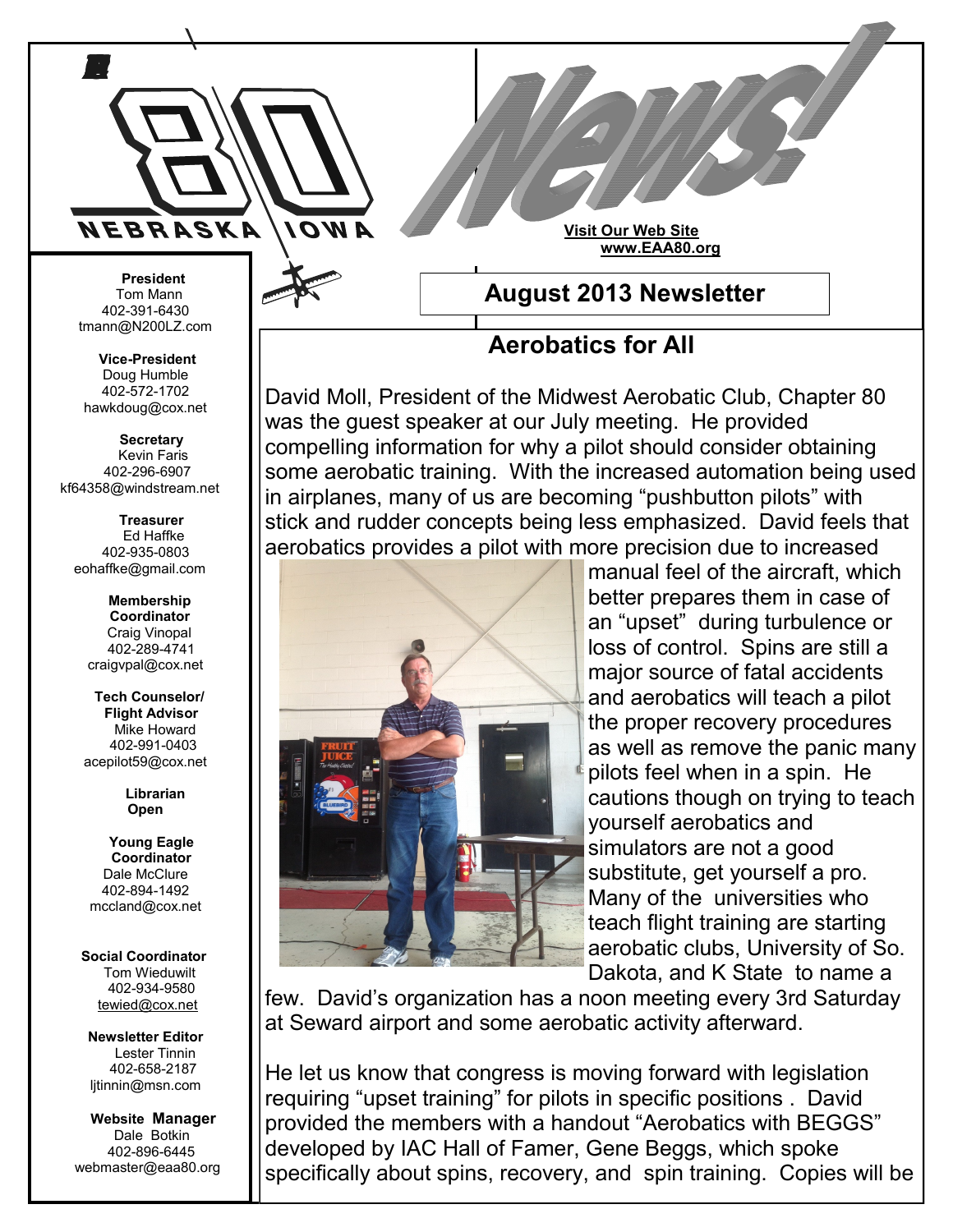| distributed to the members. David's talk<br>was interesting and thought provoking, and<br>looks to help the everyday pilot survive to<br>continue flying. I for one, enjoyed the                                                                           | Tom and Mike flew to Emmetsburg<br>$\bullet$<br>IAC Chapter 80 had an event at Seward.<br>$\bullet$<br>There is a fly-in at Elgin Sunday, July 14.<br><b>Flight Advisor: None</b>                                                                                                                                                                                                              |
|------------------------------------------------------------------------------------------------------------------------------------------------------------------------------------------------------------------------------------------------------------|------------------------------------------------------------------------------------------------------------------------------------------------------------------------------------------------------------------------------------------------------------------------------------------------------------------------------------------------------------------------------------------------|
| presentation.                                                                                                                                                                                                                                              | Social:                                                                                                                                                                                                                                                                                                                                                                                        |
| <b>Next Months Meeting</b><br>The August meeting is scheduled for<br>August 12th, 2013 at 7:00 PM, Millard<br>Airport. Lee Svobda will be out guest<br>speaker and will be giving a safety review<br>by reviewing some recent light aircraft<br>accidents. | About nine people are planning to go to<br>Oskosh.<br>There was discussion of the club having<br>hot dogs at a fall Young Eagles event.<br>Reserving the Arbor Lodge for Christmas<br>was discussed.<br>A round of thanks went out to Craig and<br>Dick for the photos and roster.<br>There will be a charity event for the<br>Wounded Warrior Project at PMV on<br>August 17, 12:00 to 24:00. |
|                                                                                                                                                                                                                                                            | <b>Builders Reports:</b>                                                                                                                                                                                                                                                                                                                                                                       |
| <b>July Meeting Minutes</b>                                                                                                                                                                                                                                | Jerry Ronk ran the engine in his Rocket<br>today.                                                                                                                                                                                                                                                                                                                                              |
| The meeting was called together by<br>President Tom Mann at 19:00. There were<br>31 members and 1 guest. A motion was<br>made and the minutes of the June meeting                                                                                          | Tom Mann is mating the wings of his<br>LongEZ to the spar.<br><b>Old Business: None</b>                                                                                                                                                                                                                                                                                                        |
| were accepted.<br>Membership Coordinator: Craig reported<br>and distributed the new member rosters.                                                                                                                                                        | New Business: We need a hanger work day<br>at Wahoo this fall, perhaps in August to do<br>drywall, carpentry, electrical, and work on the<br>floor.                                                                                                                                                                                                                                            |
| Tool Committee: Doug Humble was not<br>present and there were no tool reports.                                                                                                                                                                             | Raffle: Bob Cartwright won \$22.00 in the<br>raffle and donated it to the club.                                                                                                                                                                                                                                                                                                                |
| Treasurers Report: Treasurer Ed Haffke<br>reports \$3080.00 in checking, \$4908.00 in<br>the money market, \$1542.00 CD and a total<br>of \$9,530.00. The reports were approved<br>as presented.                                                           | Program: David Moll, President of the<br>Midwest Aerobatic Club, Chapter 80<br>presented the program as detailed on the<br>front page. Please visit www.IAC80.org.                                                                                                                                                                                                                             |
| Young Eagles: The YE event June 8th at                                                                                                                                                                                                                     | Website: http://www.eaa80.org                                                                                                                                                                                                                                                                                                                                                                  |
| Millard resulted in 25 kids being flown.<br>There are 20-25 planned for the July 13th<br>event.                                                                                                                                                            | The meeting adjourned at 20:26.                                                                                                                                                                                                                                                                                                                                                                |
|                                                                                                                                                                                                                                                            | Kevin Faris, Secretary                                                                                                                                                                                                                                                                                                                                                                         |
| <b>Tech Counselor/Flyout:</b>                                                                                                                                                                                                                              |                                                                                                                                                                                                                                                                                                                                                                                                |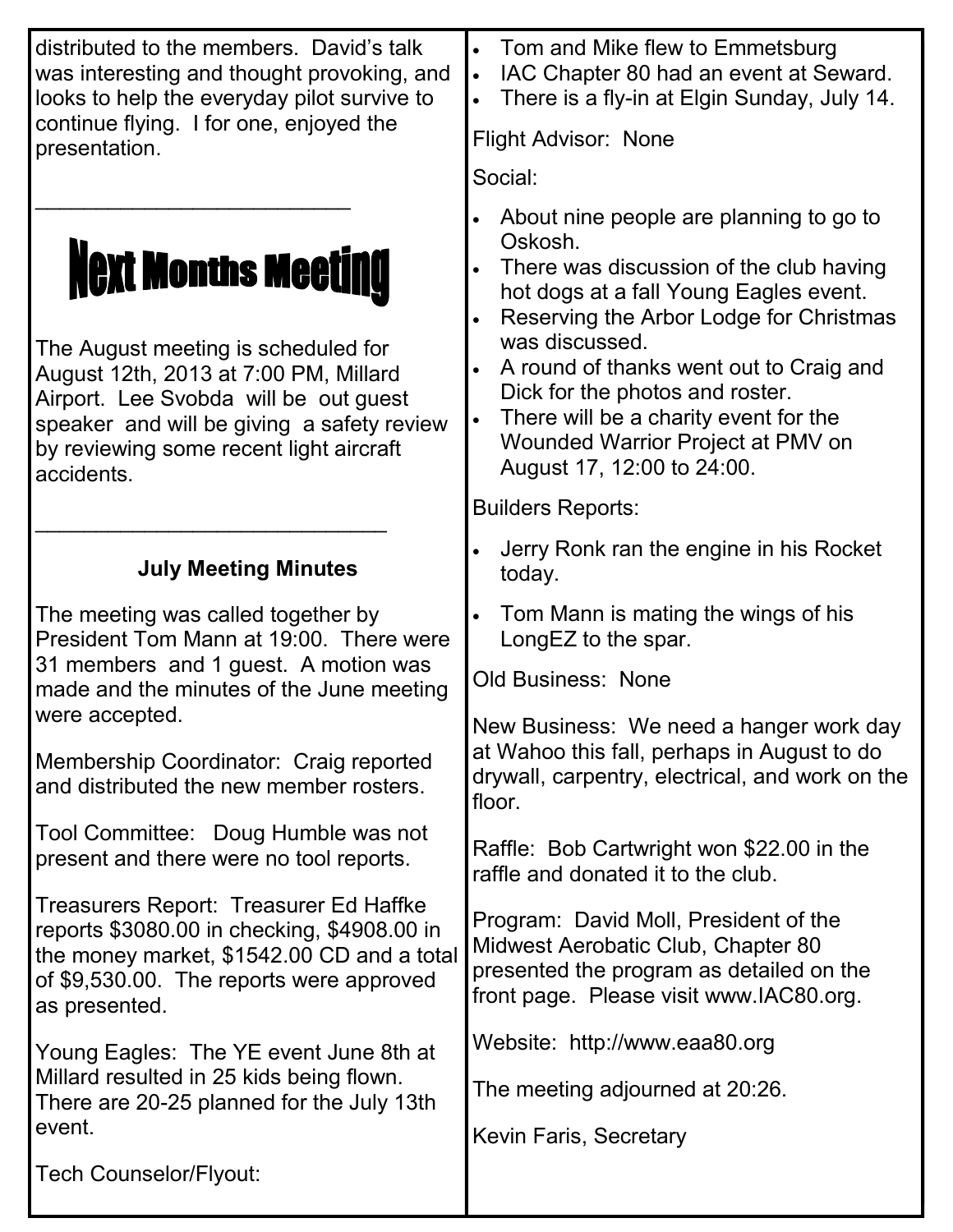The minutes spoke of the June Young Eagles rally, but the chapter also hosted a rally on July 13, 2013. We flew 21 kids and had a great day. We also had great help from two new pilots along with our regulars; Thomas Stayer, owner of a Beechcraft V35, and Richard Perry, owner of a neat looking Cessna 170. Both are current EAA members and made multiple flights that morning.. Thomas is based at Offutt, and a new member of chapter 80, but Richard is from New Mexico and is visiting Omaha with the specific mission of teaching his granddaughters to fly. I asked him how much time he had allocated (smile), and he informed me that he was going to put in three weeks and see what he could get done. Anyway, I really appreciated their help. And a huge thank you goes to the son and daughter of Dale McClure who stepped in and took up the slack of helping me with ground crew activities.

## \_\_\_\_\_\_\_\_\_\_\_\_\_\_\_\_\_\_\_\_\_\_\_\_\_\_\_\_\_ **Bendix/King Introduces KLR 10 Angle of Attack Instrument**

Bendix/King's Roger Jollis announced a brand new product, the KLR 10 Lift Reserve Indicator, which is indeed an angle of attack indicator. The unit which retails for \$1600, is just for experimental airplanes for now, but the company says it is working to expand the approval status to cover certified airplanes as well, though it gave no details or timetable. The KLR 10 also includes audio annunciation, warning pilots when their angle of attack gets close to the danger zone.



## **Your Next Medical Certificate May Be A Lot Easier and Quicker To Obtain By Joseph E. Burnside**

Recently the FAA made some changes to its policy on processing and approving **specialissuance medical certificates**.

The new policy is called CACI, for Conditions the AME Can Issue and authorizes an aviation medical examiner (AME) to issue a pilot's medical certificate on the spot if the pilot provides the proper documentation of certain common conditions requiring additional review. Yes, the documentation is still required, but it no longer has to be forwarded to the FAA's offices in Oklahoma City, Oklahoma, where it can be lost or delayed. Under the new policy, a pilot's AME can issue a normal-duration medical certificate the day of the examination, eliminating the delays and uncertainty of earlier policies and procedures.

Not all possible medical conditions are included in this policy change, however. The ones specifically included are arthritis, asthma, glaucoma, chronic hepatitis C, hypertension, hypothyroidism, migraine and chronic headache, pre-diabetes, and renal cancer. The FAA is expected to include additional diagnoses in the CACI in the coming months.

Those diagnoses include kidney stones, carotid artery stenosis, colitis and irritable bowel syndrome, colon cancer, bladder cancer, leukemia, and Hodgkins lymphoma.

All of this is good news for pilots. And good news for EAA, whose efforts in representing its members in these and other areas continue paying off. But don't fret; there will always be reasons for FAA bashing at your next hanger flying session.